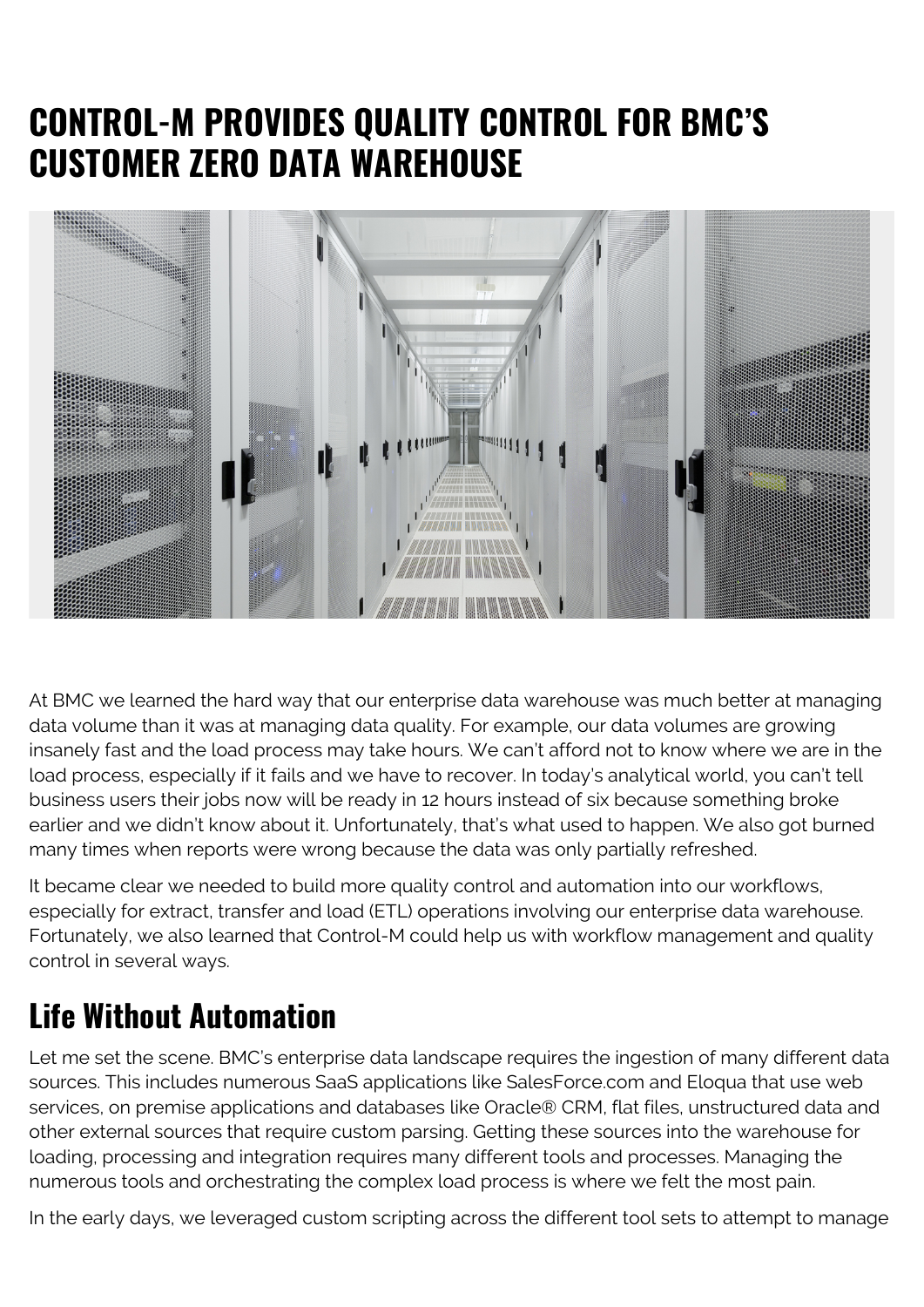the hybrid data landscape. This became impossible to manage as the environment grew, and new technologies where added which greatly increased the complexity. Custom scripting is not scalable or manageable across many different tools.

Our data volumes began to scale significantly as we got more involved in analytics, business intelligence, big data, cloud and hybrid infrastructure, and we began having more data quality problems. We were also using more sources of data, and had to find ways to validate the data before it went into our enterprise data warehouse.

Two problems surfaced at this stage of our digital development. First, we hit the scalability limitations of using multiple toolsets and scripting. Second, the resulting consequences went from being an IT/Operations problem to becoming a business problem. Data quality issues could cause people not to be paid on time. Bad data might cause jobs to fail, or might not be apparent until jobs and reports were complete, which would necessitate the data being updated and the entire job having to be rerun. Situations like that threatened our ability to complete quarterly closing on time. Many of the problems we experienced are preventable. For example, we can validate data by making sure all the required rows and columns are in place, and that values are within normal ranges. But that takes time and effort – time we didn't have.

## **Integrate. Automate. Orchestrate. – Life After Control-M**

We knew improving the quality of data going into our data warehouse, and improving the orchestration of data warehouse-dependent jobs with systems throughout the enterprise, were what we needed to satisfy our volume and speed pressure. When we dug deeper, we determined it was critical to have an abstraction layer that can sit above applications to manage ETL, workflows and custom scripts.

[Control-M](https://blogs.bmc.com/it-solutions/control-m.html) lets us do that. We can develop workflows that manage the load process across the disparate tools just like we do for any other job – we don't need separate tools or scripts. And because everything is integrated, we can get complete visibility on job status. If an Informatica job is delayed because it can't start until another workflow completes (for example a file transfer or ETL transaction) we'll be proactively alerted. We no longer have to manually check five or six systems to get different status reports so we can figure out when a job will complete. We no longer have to tell anyone that the job that was supposed to be ready today isn't even going to start for another 12 hours. Plus, with [Control-M Self Service,](https://www.bmc.com/documents/datasheets/control-m-self-service.html) business users can monitor their own jobs, on their cellphones.

We can also do some data validation. Before, we might have been able to do a rudimentary quality check, for example to check whether a needed file was there or not. Now we can go further and know if there is anything in the file, if the file is in the right format, if it loaded correctly and more.

Sometimes bad data still happens, but now it's OK. Instead of 12 hours to learn about the problem and recover, now we can identify the problem, get an answer and move on in five minutes.

[Click here](https://blogs.bmc.com/it-solutions/control-m-integrations.html) to learn more about how Control-M integrates with Informatica and other business applications to manage ETL operations and much more.